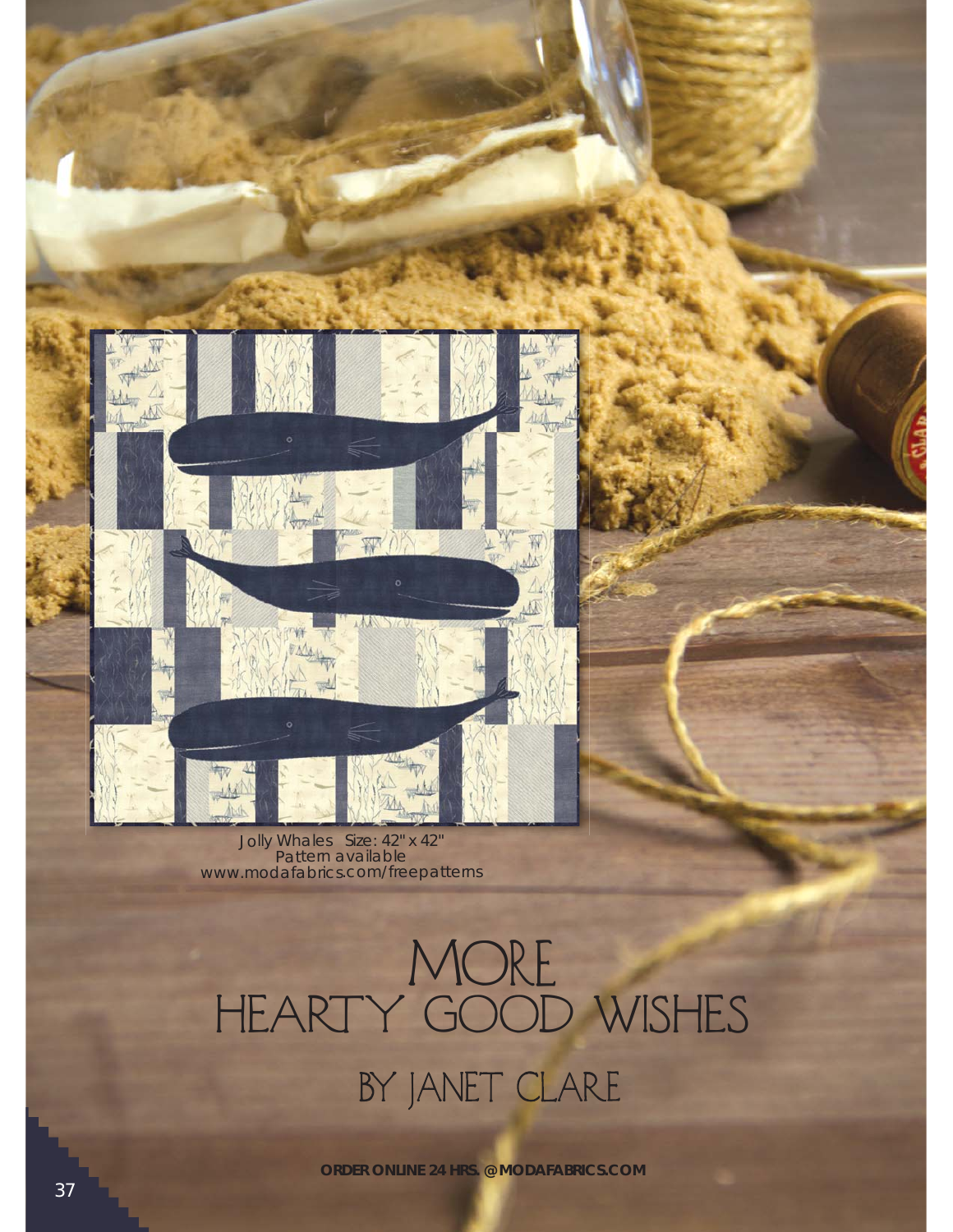## **MARCH DELIVERY**



1370 18



1350 23



Pearl

1354 20







ell, here we are back at the seaside (my very favourite place) with windswept hair and rosy cheeks and fish and chips to look forward to for supper! The sea is rippled calm and a gentle breeze is softly rustling through the marram grass on the sand dunes just behind us. The sun has made a rare and welcome appearance (this is England after all) and the children are happily playing. Sail boats are bobbing gently on the sea swell, here we are back at the seasing with winds were proposed to look forward to for supper!<br>The sea is rippled calm and a gent breeze is softly rustling through the ram grass on the sand dunes just the world.<br>This is th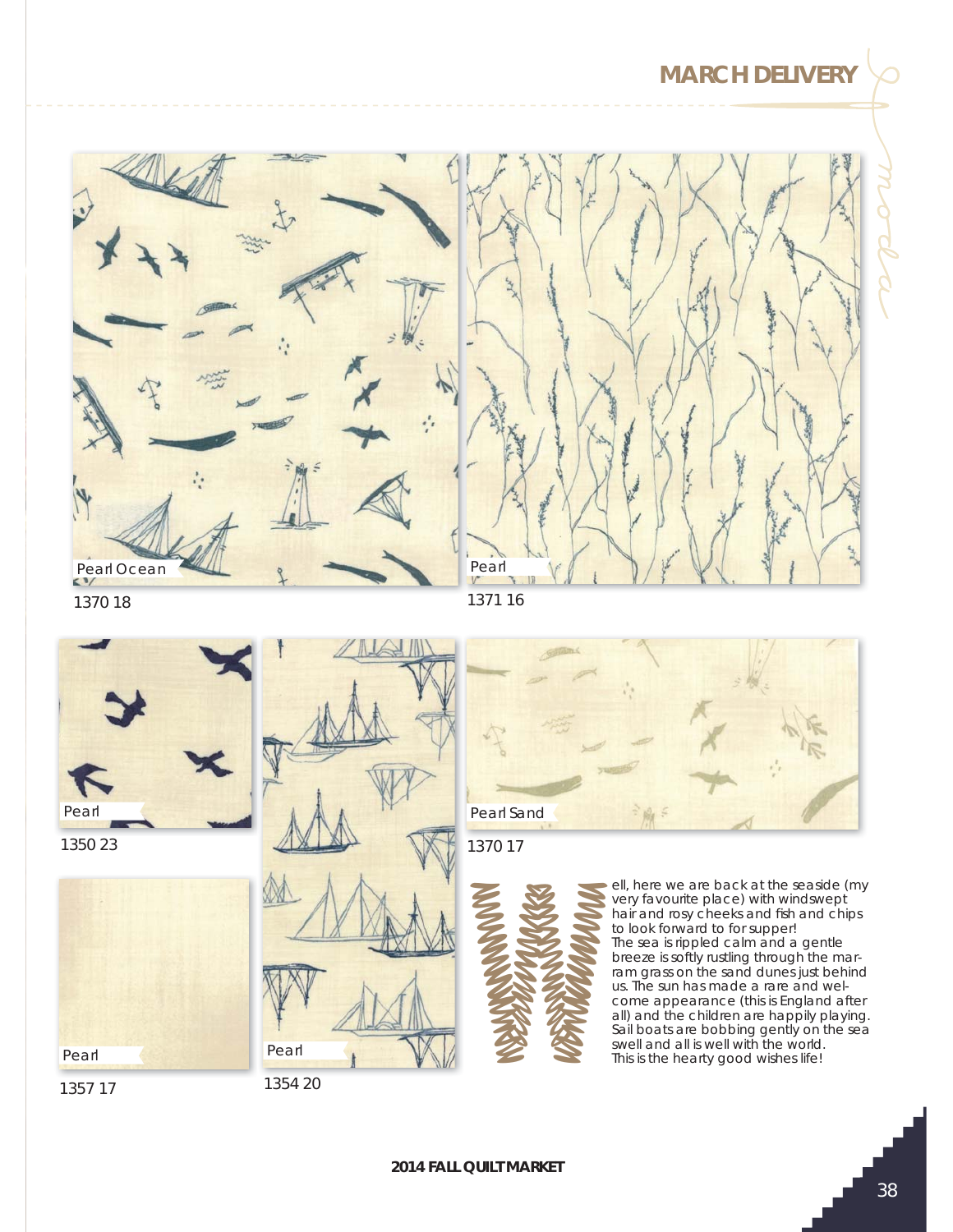



1371 11



1357 11



1370 12







1371 12



1373 16





1373 11



1357 18



1370 14